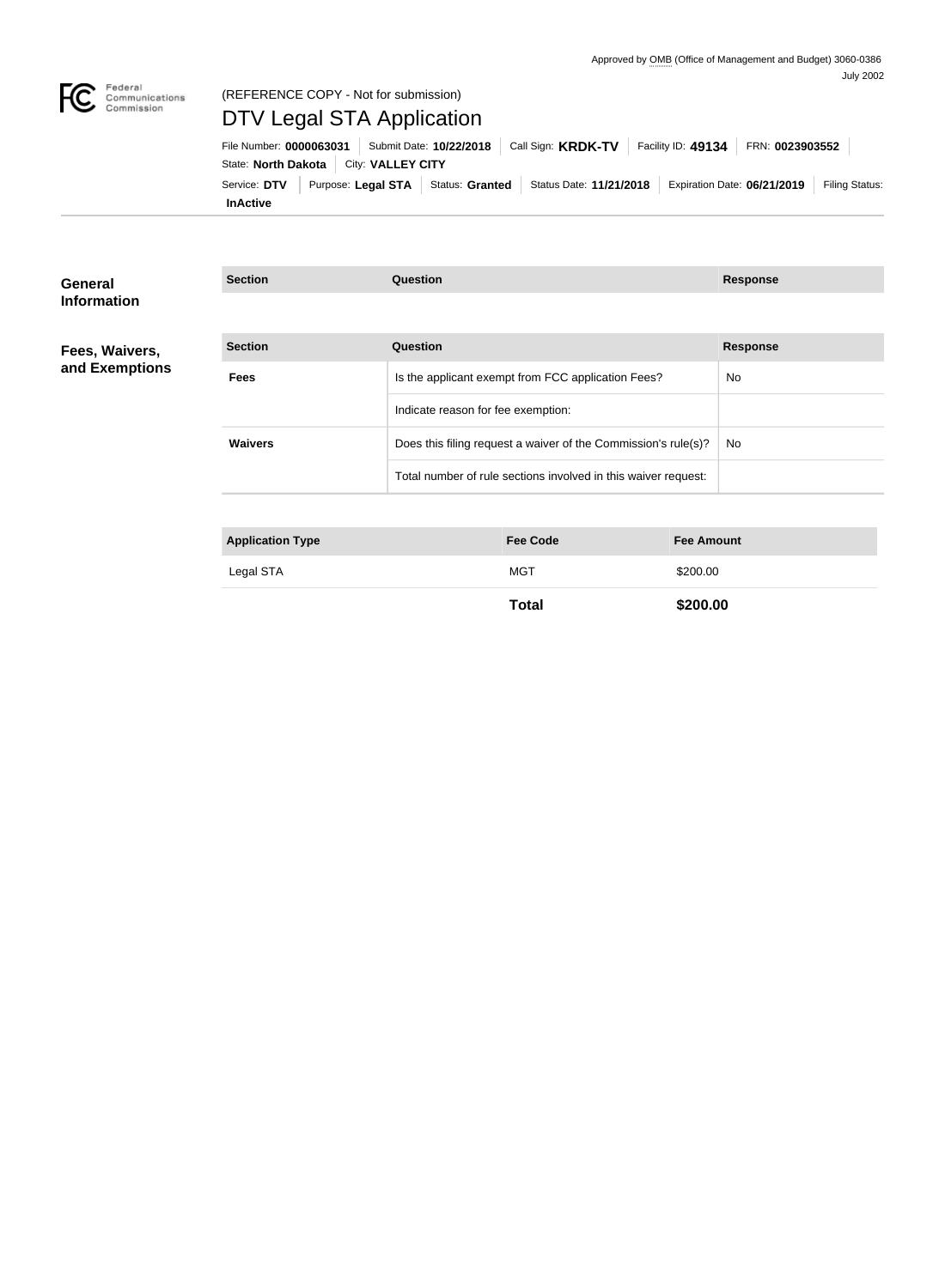### **Applicant Name, Type, and Contact Information**

| <b>Applicant</b>                                                                                                              | <b>Address</b>                                                                                       | <b>Phone</b>          | <b>Email</b>                 | <b>Applicant</b><br><b>Type</b> |
|-------------------------------------------------------------------------------------------------------------------------------|------------------------------------------------------------------------------------------------------|-----------------------|------------------------------|---------------------------------|
| <b>PARKER BROADCASTING OF DAKOTA</b><br>LICENSE, LLC<br>Doing Business As: MAJOR MARKET<br>BROADCASTING OF NORTH DAKOTA, INC. | RAVI KAPUR<br>2118 WALSH<br>AVENUE, SUITE<br>208<br>SANTA CLARA, CA<br>95050<br><b>United States</b> | $+1(415)$<br>886-7284 | FCC@CHICAGO22.<br><b>COM</b> | Limited<br>Liability<br>Company |

#### **Authorization Holder Name**

 $\Box$  Check box if the Authorization Holder name is being updated because of the sale (or transfer of control) of the Authorization(s) to another party and for which proper Commission approval has not been received or proper notification provided.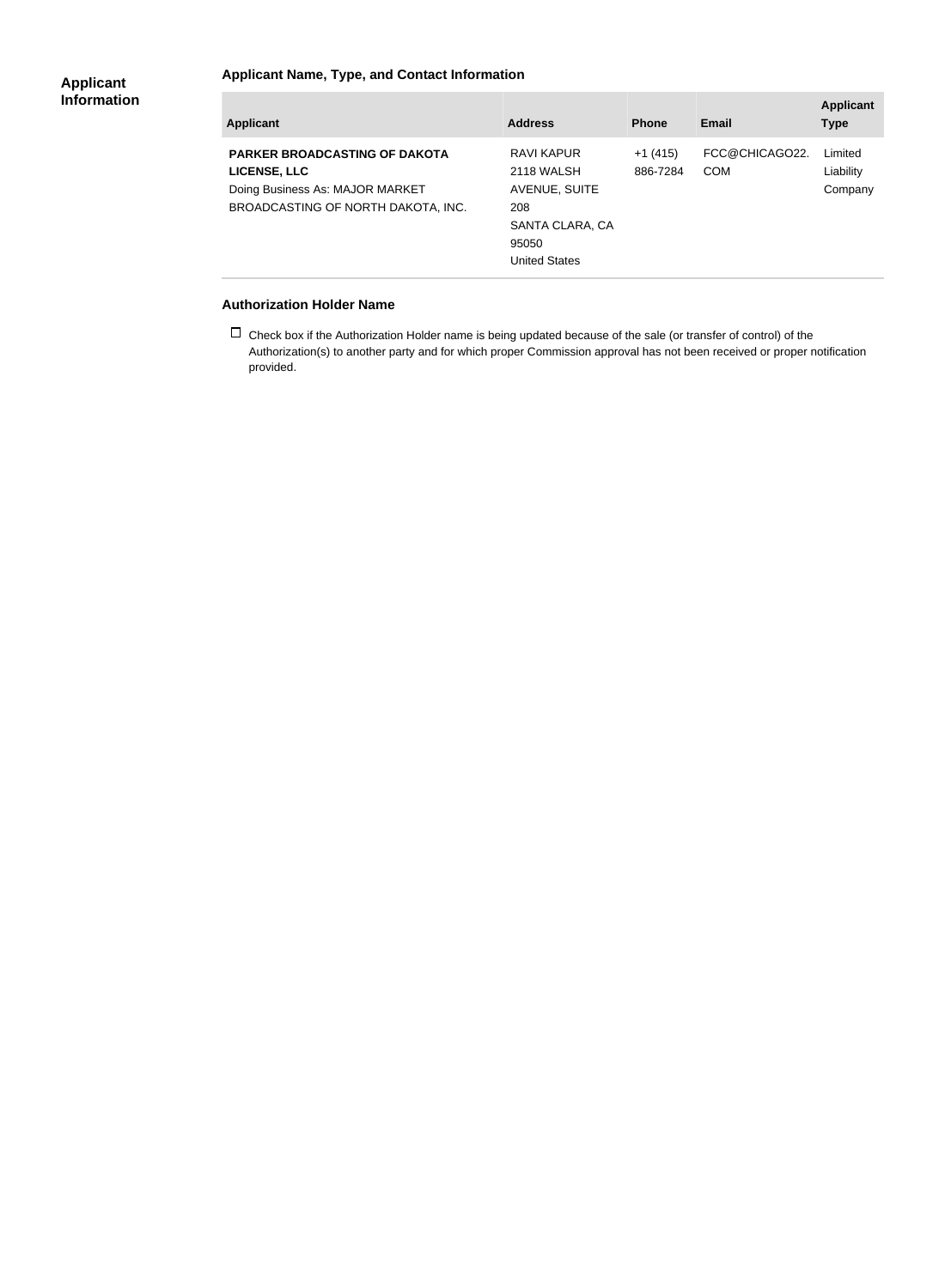| <b>Contact</b><br><b>Representatives</b><br>(2) | <b>Contact Name</b>                                                             | <b>Address</b>                                                                                         | <b>Phone</b>          | <b>Email</b>                    | <b>Contact Type</b>         |
|-------------------------------------------------|---------------------------------------------------------------------------------|--------------------------------------------------------------------------------------------------------|-----------------------|---------------------------------|-----------------------------|
|                                                 | <b>Dennis P. Corbett</b><br>Telecommunications Law<br><b>Professionals PLLC</b> | 1025 Connecticut<br>Avenue, NW<br><b>Suite 1011</b><br>Washington, DC<br>20036<br><b>United States</b> | +1 (202) 789-<br>3115 | dcorbett@telecomlawpros.<br>com | Legal<br>Representative     |
|                                                 | <b>Jim McDonald</b><br><b>Engineering Consultant</b><br>Wind River Broadcast    | 2355 Ranch Drive<br>Westminster, CO<br>80234<br><b>United States</b>                                   | +1 (970) 593-<br>8443 | jim@windriverbroadcast.<br>com  | Technical<br>Representative |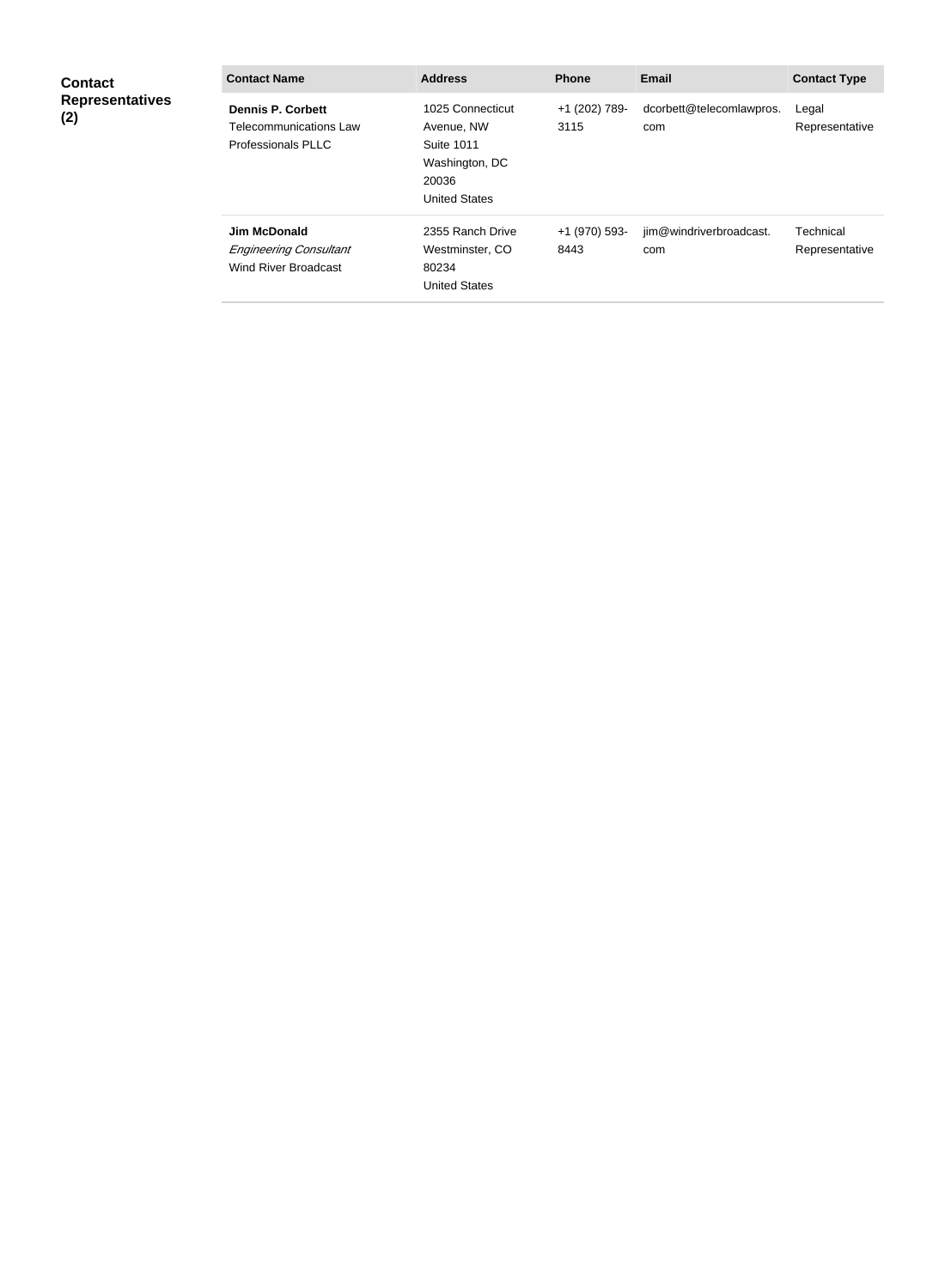## **Channel and Facility Information**

| <b>Section</b>       | Question             | <b>Response</b> |
|----------------------|----------------------|-----------------|
| <b>Facility ID</b>   | 49134                |                 |
| <b>State</b>         | North Dakota         |                 |
| City                 | <b>VALLEY CITY</b>   |                 |
| DTV Channel          | 38                   |                 |
| <b>Facility Type</b> | <b>Facility Type</b> | Commercial      |
|                      | <b>Station Type</b>  | Main            |
| Zone                 | Zone                 | $\overline{2}$  |

## **Primary station proposed to be rebroadcast:**

| <b>Facility Id</b><br><b>Call Sign</b><br>City | <b>State</b> |
|------------------------------------------------|--------------|
|------------------------------------------------|--------------|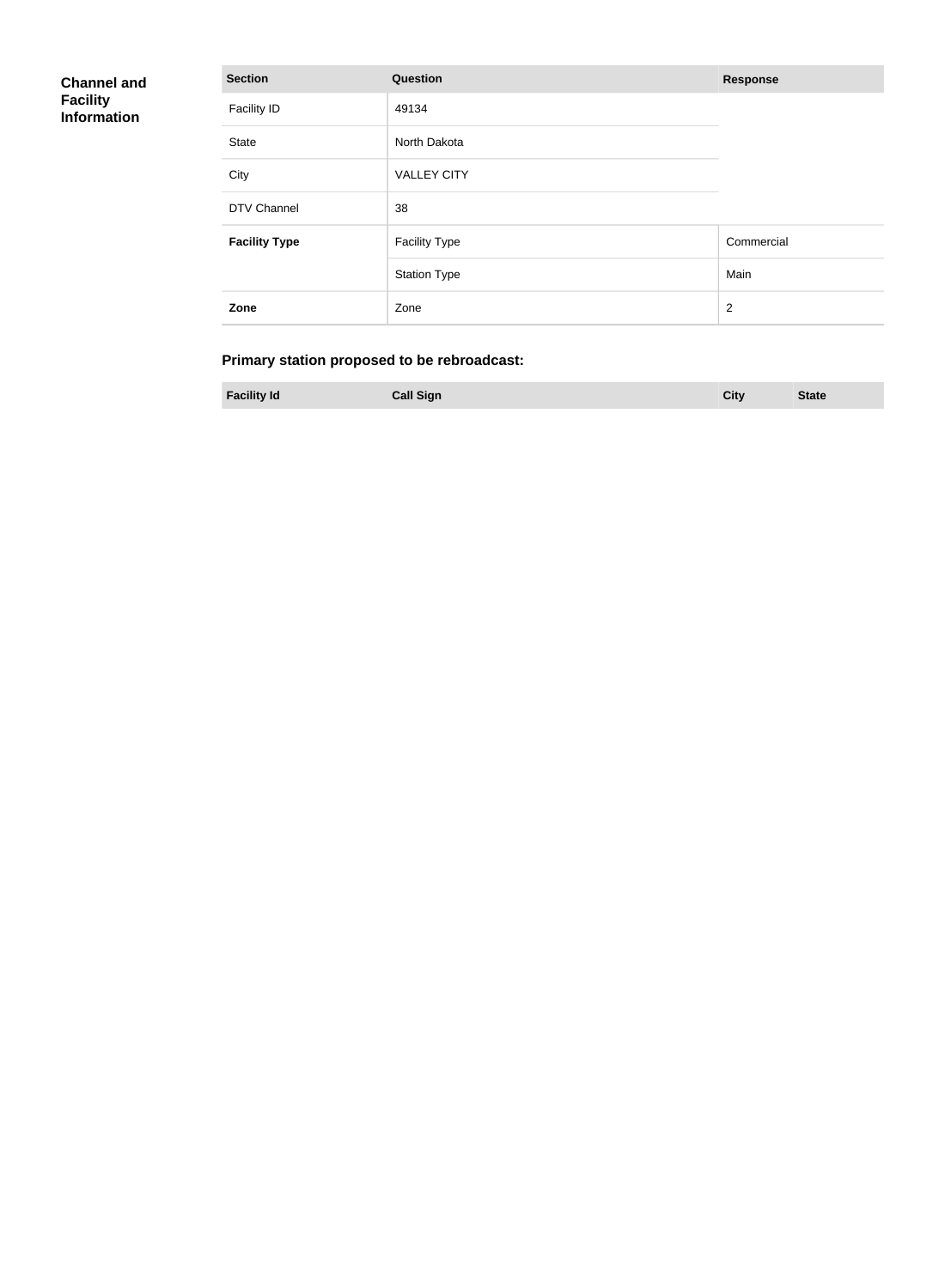| <b>Certification</b> | <b>Section</b>                                    | <b>Question</b>                                                                                                                                                                                                                                                                                                                                                                                                                                                                                                                                                                                                                                                                                                                                                                                                                                           | <b>Response</b>                              |  |
|----------------------|---------------------------------------------------|-----------------------------------------------------------------------------------------------------------------------------------------------------------------------------------------------------------------------------------------------------------------------------------------------------------------------------------------------------------------------------------------------------------------------------------------------------------------------------------------------------------------------------------------------------------------------------------------------------------------------------------------------------------------------------------------------------------------------------------------------------------------------------------------------------------------------------------------------------------|----------------------------------------------|--|
|                      | <b>General Certification</b><br><b>Statements</b> | The Applicant waives any claim to the use of any particular<br>frequency or of the electromagnetic spectrum as against the<br>regulatory power of the United States because of the<br>previous use of the same, whether by authorization or<br>otherwise, and requests an Authorization in accordance with<br>this application (See Section 304 of the Communications Act<br>of 1934, as amended.).                                                                                                                                                                                                                                                                                                                                                                                                                                                       |                                              |  |
|                      |                                                   | The Applicant certifies that neither the Applicant nor any<br>other party to the application is subject to a denial of Federal<br>benefits pursuant to §5301 of the Anti-Drug Abuse Act of<br>1988, 21 U.S.C. §862, because of a conviction for<br>possession or distribution of a controlled substance. This<br>certification does not apply to applications filed in services<br>exempted under §1.2002(c) of the rules, 47 CFR. See §1.<br>2002(b) of the rules, 47 CFR §1.2002(b), for the definition of<br>"party to the application" as used in this certification §1.2002<br>(c). The Applicant certifies that all statements made in this<br>application and in the exhibits, attachments, or documents<br>incorporated by reference are material, are part of this<br>application, and are true, complete, correct, and made in<br>good faith.   |                                              |  |
|                      | <b>Authorized Party to Sign</b>                   | <b>FAILURE TO SIGN THIS APPLICATION MAY RESULT IN</b><br>DISMISSAL OF THE APPLICATION AND FORFEITURE<br>OF ANY FEES PAID<br>Upon grant of this application, the Authorization Holder may<br>be subject to certain construction or coverage requirements.<br>Failure to meet the construction or coverage requirements<br>will result in automatic cancellation of the Authorization.<br>Consult appropriate FCC regulations to determine the<br>construction or coverage requirements that apply to the type<br>of Authorization requested in this application.<br>WILLFUL FALSE STATEMENTS MADE ON THIS FORM<br>OR ANY ATTACHMENTS ARE PUNISHABLE BY FINE AND<br>/OR IMPRISONMENT (U.S. Code, Title 18, §1001) AND/OR<br>REVOCATION OF ANY STATION AUTHORIZATION (U.S.<br>Code, Title 47, §312(a)(1)), AND/OR FORFEITURE (U.S.<br>Code, Title 47, §503). |                                              |  |
|                      |                                                   | I certify that this application includes all required and<br>relevant attachments.                                                                                                                                                                                                                                                                                                                                                                                                                                                                                                                                                                                                                                                                                                                                                                        | Yes                                          |  |
|                      |                                                   | I declare, under penalty of perjury, that I am an authorized<br>representative of the above-named applicant for the<br>Authorization(s) specified above.                                                                                                                                                                                                                                                                                                                                                                                                                                                                                                                                                                                                                                                                                                  | <b>Ravi Kapur</b><br>President<br>10/22/2018 |  |
|                      |                                                   |                                                                                                                                                                                                                                                                                                                                                                                                                                                                                                                                                                                                                                                                                                                                                                                                                                                           |                                              |  |